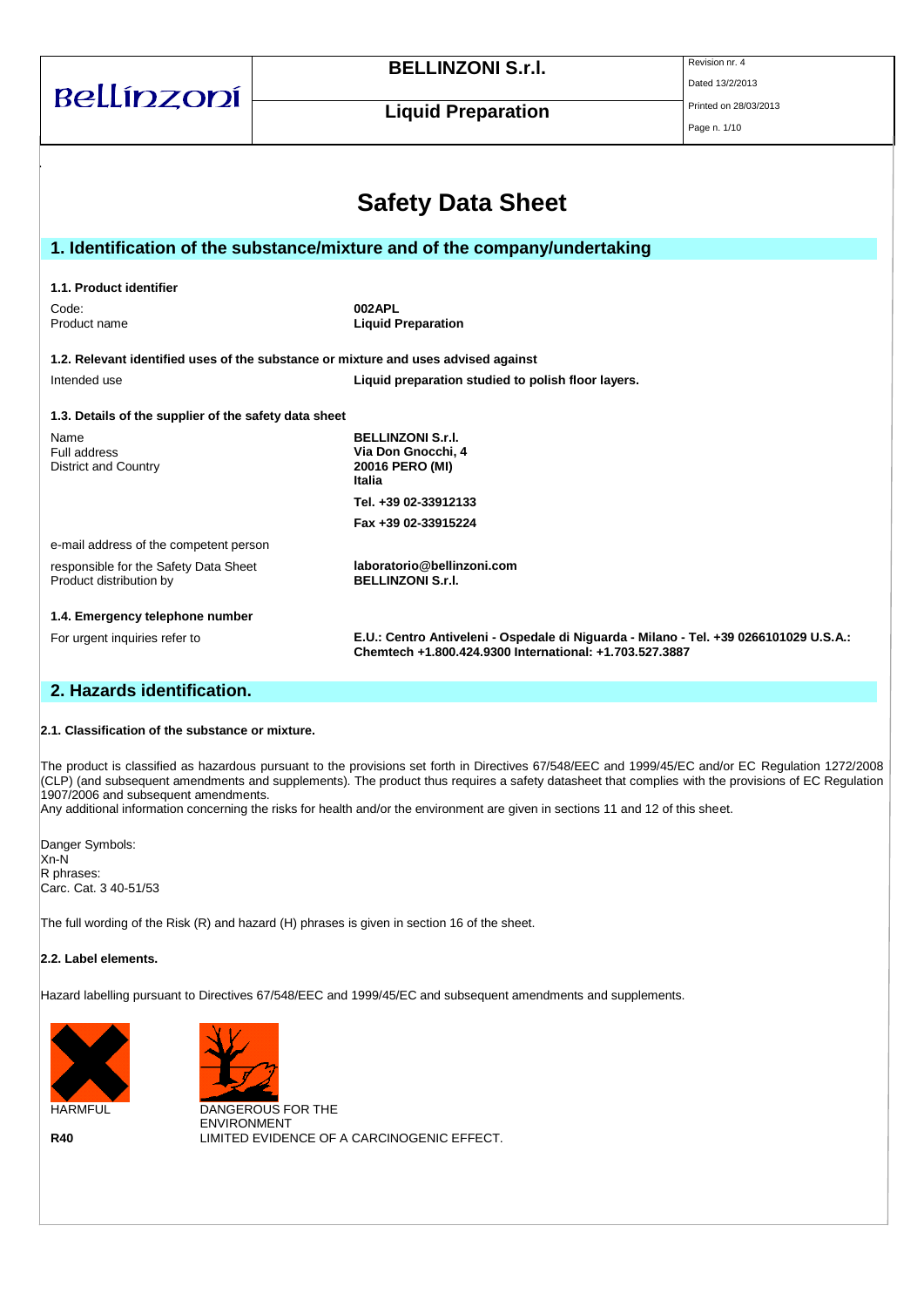| Bellínzoní                                                                                       |              | <b>BELLINZONI S.r.I.</b>                                                                                                                                                                                                                                                                                                                                                        | Revision nr. 4<br>Dated 13/2/2013 |
|--------------------------------------------------------------------------------------------------|--------------|---------------------------------------------------------------------------------------------------------------------------------------------------------------------------------------------------------------------------------------------------------------------------------------------------------------------------------------------------------------------------------|-----------------------------------|
|                                                                                                  |              | <b>Liquid Preparation</b>                                                                                                                                                                                                                                                                                                                                                       | Printed on 28/03/2013             |
|                                                                                                  |              |                                                                                                                                                                                                                                                                                                                                                                                 | Page n. 2/10                      |
| R51/53<br>S <sub>2</sub><br><b>S13</b><br><b>S29</b><br>S36/37<br><b>S61</b><br><b>Contains:</b> | ENVIRONMENT. | TOXIC TO AQUATIC ORGANISMS, MAY CAUSE LONG-TERM ADVERSE EFFECTS IN THE AQUATIC<br>KEEP OUT OF THE REACH OF CHILDREN.<br>KEEP AWAY FROM FOOD, DRINK AND ANIMAL FEEDINGSTUFFS.<br>DO NOT EMPTY INTO DRAINS.<br>WEAR SUITABLE PROTECTIVE CLOTHING AND GLOVES.<br>AVOID RELEASE TO THE ENVIRONMENT. REFER TO SPECIAL INSTRUCTIONS/SAFETY DATA SHEETS.<br><b>TETRACHLOROETHYLENE</b> |                                   |
| 2.3. Other hazards.                                                                              |              |                                                                                                                                                                                                                                                                                                                                                                                 |                                   |
| Information not available.                                                                       |              |                                                                                                                                                                                                                                                                                                                                                                                 |                                   |
|                                                                                                  |              | 3. Composition/information on ingredients.                                                                                                                                                                                                                                                                                                                                      |                                   |

#### **3.1. Substances.**

Information not relevant.

#### **3.2. Mixtures.**

Contains:

| Identification.<br><b>TETRACHLOROETHYLENE</b> | Conc. %.   | Classification 67/548/EEC. | Classification 1272/2008 (CLP).                                                |
|-----------------------------------------------|------------|----------------------------|--------------------------------------------------------------------------------|
| CAS. 127-18-4                                 | $85 - 100$ | Xn R40, N R51/53           | Carc. 2 H351, Skin Irrit. 2 H315, Skin Sens. 1<br>H317, Aquatic Chronic 2 H411 |
| EC. 204-825-9                                 |            |                            |                                                                                |
| INDEX.<br>602-028-00-4                        |            |                            |                                                                                |
| Reg. no. 01-2119475329-28                     |            |                            |                                                                                |

Note: Upper limit is not included into the range.

The full wording of the Risk (R) and hazard (H) phrases is given in section 16 of the sheet.

The full wording of the Risk (R) and hazard (H) phrases is given in section 16 of the sheet.  $T_+$  = Very Toxic(T+), T = Toxic(T), Xn = Harmful(Xn), C = Corrosive(C), Xi = Irritant(Xi), O = Oxidizing(O), E = Explosive(E), F+ = Extremely  $F$ lammable(F+), F = Highly Flammable(F), N = Dangerous for the Environment(N)

### **4. First aid measures.**

#### **4.1. Description of first aid measures.**

EYES: Remove contact lenses, if present Wash immediately with plenty of water for at least 15 minutes, opening the eyelids fully. If problem persists, seek medical advice

SKIN: Remove contaminated clothing. Wash immediately with plenty of water. If irritation persists, get medical advice/attention. Wash contaminated clothing before using it again.

INHALATION: Remove to open air. In the event of breathing difficulties, get medical advice/attention immediately.

INGESTION: Get medical advice/attention. Induce vomiting only if indicated by the doctor. Never give anything by mouth to an unconscious person, unless authorised by a doctor.

#### **4.2. Most important symptoms and effects, both acute and delayed.**

For symptoms and effects caused by the contained substances, see chap. 11.

#### **4.3. Indication of any immediate medical attention and special treatment needed.**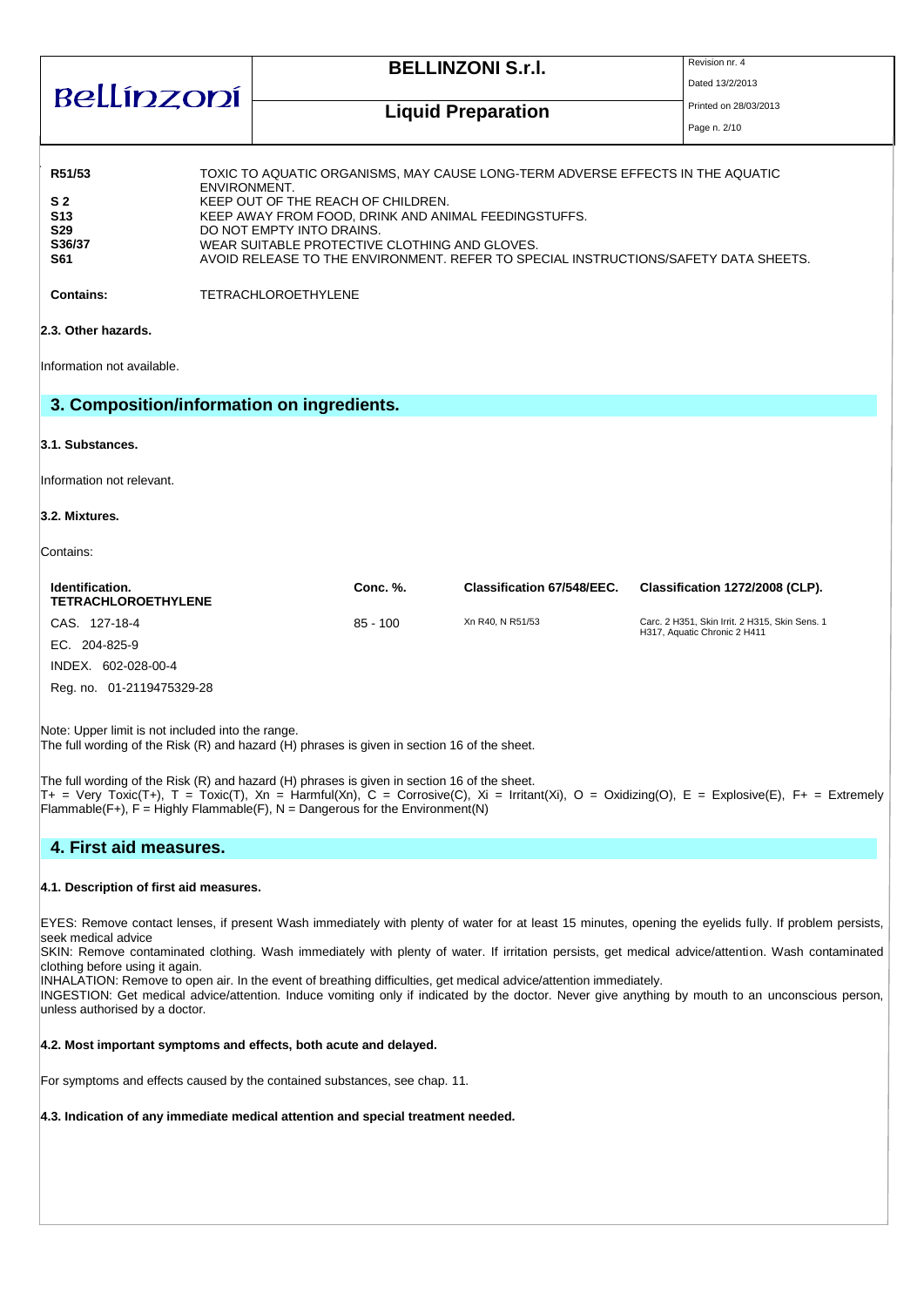| Bellínzoní |  |
|------------|--|
|            |  |

Page n. 3/10

Dated 13/2/2013

**Liquid Preparation** 

Information not available.

### **5. Firefighting measures.**

#### **5.1. Extinguishing media.**

SUITABLE EXTINGUISHING EQUIPMENT The extinguishing equipment should be of the conventional kind: carbon dioxide, foam, powder and water spray. UNSUITABLE EXTINGUISHING EQUIPMENT None in particular.

#### **5.2. Special hazards arising from the substance or mixture.**

HAZARDS CAUSED BY EXPOSURE IN THE EVENT OF FIRE Do not breathe combustion products.

#### **5.3. Advice for firefighters.**

#### GENERAL INFORMATION

Use jets of water to cool the containers to prevent product decomposition and the development of substances potentially hazardous for health. Always wear full fire prevention gear. Collect extinguishing water to prevent it from draining into the sewer system. Dispose of contaminated water used for extinction and the remains of the fire according to applicable regulations.

SPECIAL PROTECTIVE EQUIPMENT FOR FIRE-FIGHTERS

Normal fire fighting clothing i.e. fire kit (BS EN 469), gloves (BS EN 659) and boots (HO specification A29 and A30) in combination with self-contained open circuit positive pressure compressed air breathing apparatus (BS EN 137).

### **6. Accidental release measures.**

#### **6.1. Personal precautions, protective equipment and emergency procedures.**

FOR LIQUID PRODUCTS: Block the leakage if there is no hazard. FOR SOLID PRODUCTS: If there are no contraindications, spray powder with water to prevent the formation of dust. Avoid breathing vapours/mists/gases. Wear suitable protective equipment (including personal protective equipment referred to under Section 8 of the safety data sheet) to prevent any contamination of skin, eyes and personal clothing. These indications apply for both processing staff and those involved in emergency procedures.

#### **6.2. Environmental precautions.**

The product must not penetrate into the sewer system or come into contact with surface water or ground water.

#### **6.3. Methods and material for containment and cleaning up.**

FOR LIQUID PRODUCTS: Collect the leaked product into a suitable container. Evaluate the compatibility of the container to be used, by checking section 10. Absorb the remainder with inert absorbent material.

FOR SOLID PRODUCTS: Use spark-proof mechanical equipment to collect the leaked product and place it in containers for recovery or disposal. If there are no contraindications, use jets of water to eliminate product residues.

Make sure the leakage site is well aired. Check incompatibility for container material in section 7. Contaminated material should be disposed of in compliance with the provisions set forth in point 13.

#### **6.4. Reference to other sections.**

Any information on personal protection and disposal is given in sections 8 and 13.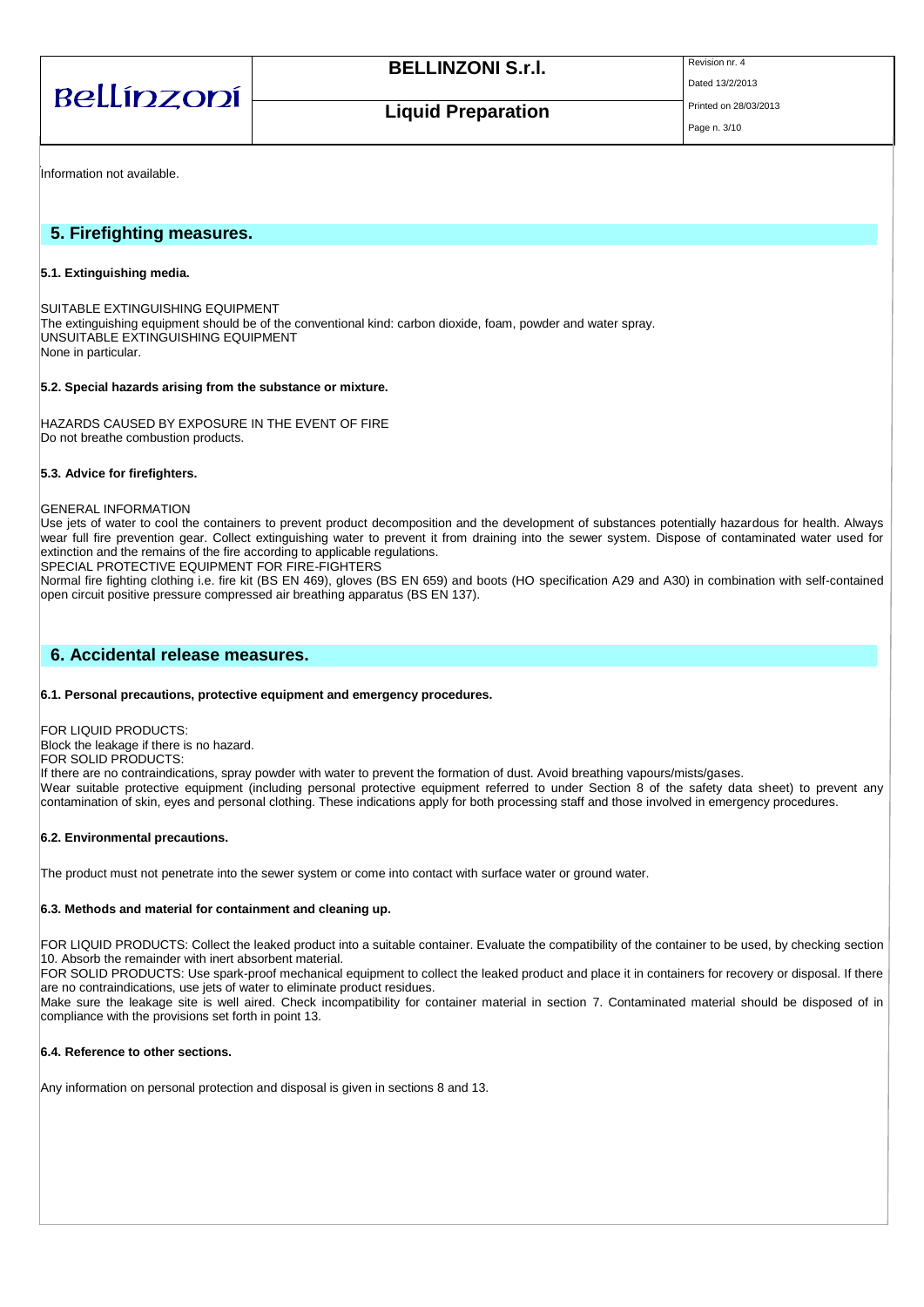# Bellínzoní

# **BELLINZONI S.r.I.** Revision nr. 4

Dated 13/2/2013

# **Liquid Preparation**

### Page n. 4/10

### **7. Handling and storage.**

#### **7.1. Precautions for safe handling.**

Before handling the product, consult all the other sections of this material safety data sheet. Avoid leakage of the product into the environment. Do not eat, drink or smoke during use. Remove any contaminated clothes and personal protective equipment before entering places in which people eat.

#### **7.2. Conditions for safe storage, including any incompatibilities.**

Store only in the original container. Store the containers sealed, in a well ventilated place, away from direct sunlight. Keep containers away from any incompatible materials, see section 10 for details.

#### **7.3. Specific end use(s).**

Information not available.

### **8. Exposure controls/personal protection.**

#### **8.1. Control parameters.**

Regulatory References:

| United Kingdom | EH40/2005 Workplace exposure limits. Containing the list of workplace exposure              |
|----------------|---------------------------------------------------------------------------------------------|
|                | limits for use with the Control of Substances Hazardous to Health Regulations (as           |
|                | amended).                                                                                   |
| Eire           | Code of Practice Chemical Agent Regulations 2011.                                           |
| OEL EU         | Directive 2009/161/EU; Directive 2006/15/EC; Directive 2004/37/EC; Directive<br>2000/39/EC. |
| TLV-ACGIH      | <b>ACGIH 2012</b>                                                                           |

**TETRACHLOROETHYLENE**

| <b>Threshold Limit Value.</b> |         |        |     |            |     |
|-------------------------------|---------|--------|-----|------------|-----|
| Type                          | Country | TWA/8h |     | STEL/15min |     |
|                               |         | mg/m3  | ppm | mg/m3      | ppm |
| WEL                           | UK      | 345    | 50  | 689        | 100 |
| OEL                           | IRL     | 170    | 25  | 678        | 100 |
| <b>TLV-ACGIH</b>              |         | 170    | 25  | 678        | 100 |

 $|CC|$  = CEILING ; INHAL = Inhalable Fraction ; RESP = Respirable Fraction ; THORA = Thoracic Fraction.

VND = hazard identified but no DNEL/PNEC available ; NEA = no exposure expected ; NPI = no hazard identified.

TLV of solvent mixture: 170 mg/m3.

#### **8.2. Exposure controls.**

As the use of adequate technical equipment must always take priority over personal protection equipment, make sure that the workplace is well aired through effective local aspiration. Personal protection equipment must comply with the rules in force indicated below.

#### HAND PROTECTION

Protect hands with category III (ref. Directive 89/686/EEC and standard EN 374) work gloves, such as those in PVA, butyl, fluoroelastomer or equivalent.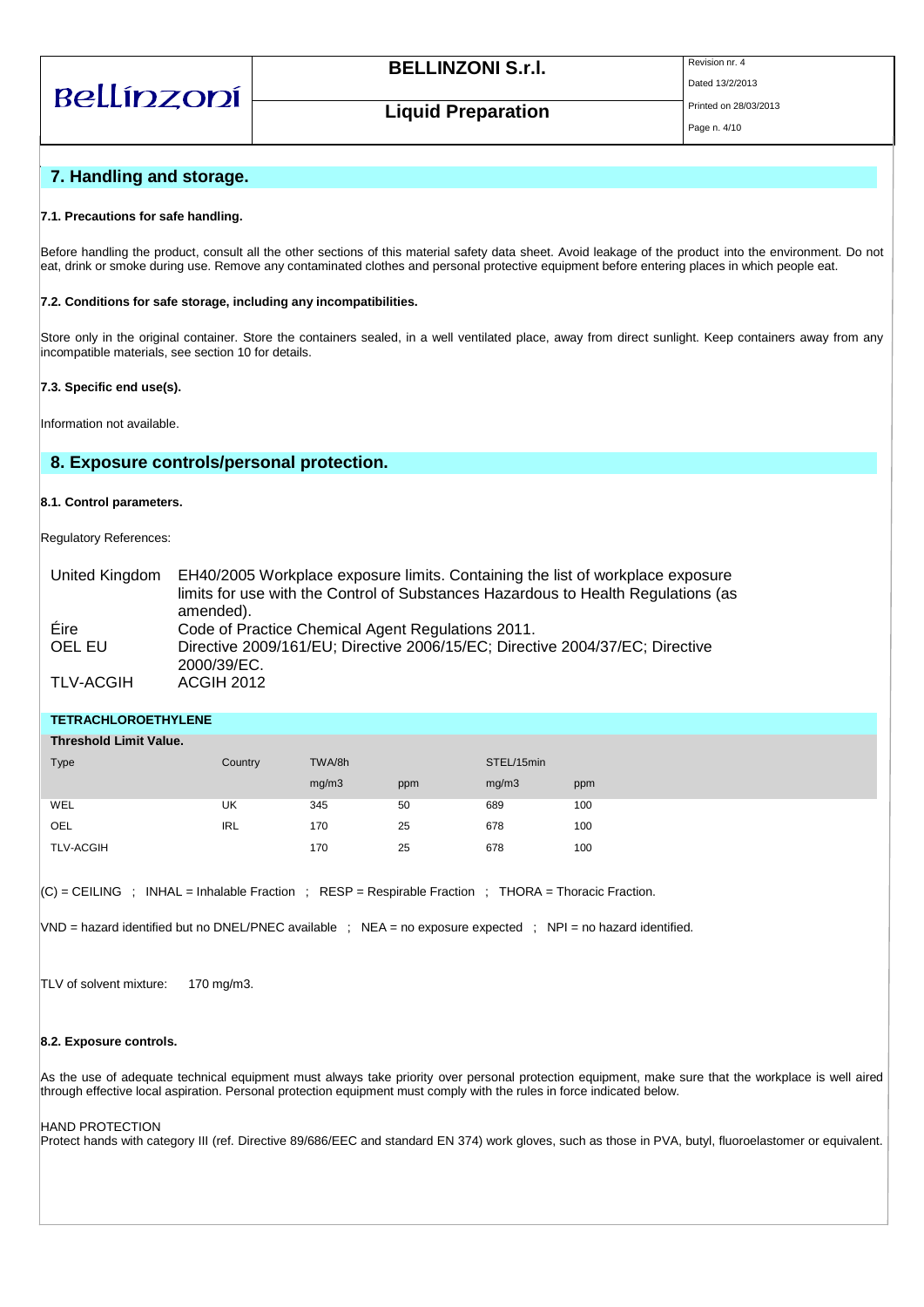| Bellínzoní |
|------------|
|------------|

# **BELLINZONI S.r.I.** Revision nr. 4

Dated 13/2/2013

# **Liquid Preparation**

Page n. 5/10

The following should be considered when choosing work glove material: degradation, breakage times and permeation. Work glove resistance to preparations should be checked before use, as it can be unpredictable. Gloves` limit depends on the duration of exposure.

EYE PROTECTION

Wear protective airtight goggles (ref. standard EN 166).

#### SKIN PROTECTION

Wear category III professional long-sleeved overalls and safety footwear (ref. Directive 89/686/CEE and standard EN 344). Wash body with soap and water after removing overalls.

#### RESPIRATORY PROTECTION

If the threshold value (if available) for one or more of the substances present in the preparation for daily exposure in the workplace or to a fraction established by the company`s prevention and protection service is exceeded, wear a mask with an A or universal filter, the class (1, 2 or 3) of which must be chosen according to the limit concentration of use (ref. standard EN 141).

The use of respiratory tract protection equipment, such as masks like that indicated above, is necessary to reduce worker exposure in the absence of technical measures. The protection provided by masks is in any case limited.

If the substance in question is odourless or its olfactory threshold is higher than the relative exposure limit and in the event of an emergency, or when exposure levels are unknown or the concentration of oxygen in the workplace is less than 17% volume, wear self-contained, open-circuit compressed air breathing apparatus (ref. standard EN 137) or fresh air hose breathing apparatus for use with full face mask, half mask or mouthpiece (ref. standard EN 138).

An emergency eye washing and shower system must be provided.

The product must be used in well-aired environments fitted with strong localised aspiration systems, otherwise to use the personal protection equipment indicated.

#### ENVIRONMENTAL EXPOSURE CONTROLS.

The emissions generated by manufacturing processes, including those generated by ventilation equipment, should be checked to ensure compliance with environmental standards.

### **9. Physical and chemical properties.**

#### **9.1. Information on basic physical and chemical properties.**

| Appearance                             | liquid                    |
|----------------------------------------|---------------------------|
| Colour                                 | transparent white         |
| Odour                                  | characteristic of solvent |
| Odour threshold.                       | Not available.            |
| pH.                                    | Not available.            |
| Melting or freezing point.             | Not available.            |
| Initial boiling point.                 | Not available.            |
| Boiling range.                         | Not available.            |
| Flash point.                           | $>61 °C$ .                |
| <b>Evaporation Rate</b>                | Not available.            |
| Flammability of solids and gases       | Not available.            |
| Lower inflammability limit.            | Not available.            |
| Upper inflammability limit.            | Not available.            |
| Lower explosive limit.                 | Not available.            |
| Upper explosive limit.                 | Not available.            |
| Vapour pressure.                       | 0                         |
| Vapour density                         | Not available.            |
| Specific gravity.                      | 1.48 Kg/l                 |
| Solubility                             | insoluble in water        |
| Partition coefficient: n-octanol/water | Not available.            |
| Ignition temperature.                  | Not available.            |
| Decomposition temperature.             | Not available.            |
| Viscosity                              | Not available.            |
|                                        |                           |
| <b>Explosive properties</b>            | Not available.            |
| Oxidising properties                   | Not available.            |
|                                        |                           |

#### **9.2. Other information.**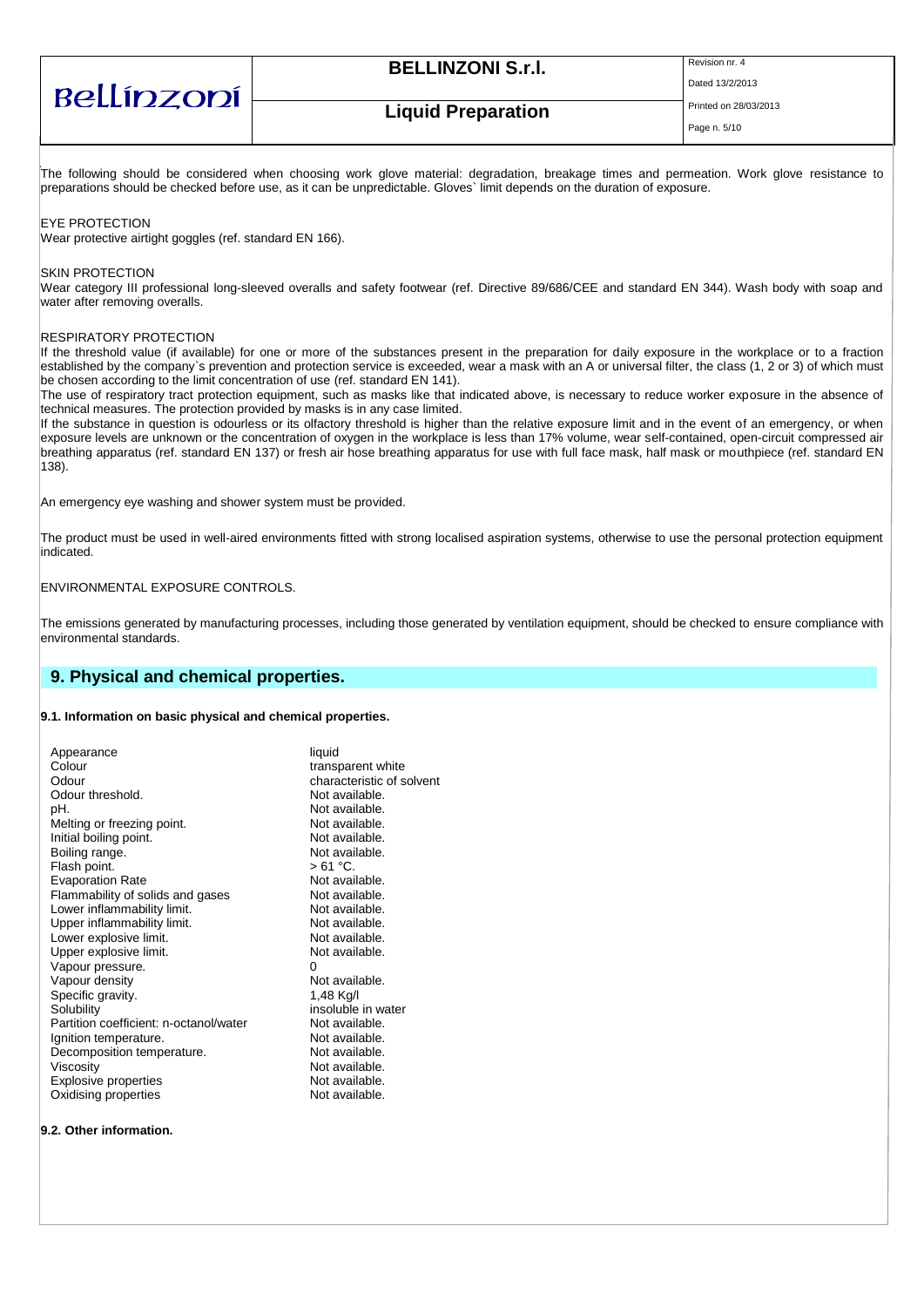Bellínzoní

### Dated 13/2/2013

# **Liquid Preparation**

Page n. 6/10

VOC (Directive 1999/13/EC) : 90,45 % - 1.338,66 g/litre. VOC (volatile carbon) : 13,09 % - 193,74 g/litre.

### **10. Stability and reactivity.**

### **10.1. Reactivity.**

There are no particular risks of reaction with other substances in normal conditions of use.

TETRACHLOROETHYLENE: incombustable, however it decomposes above 150°C. Decomposition also occurs due to the action of UV rays and moisture.

### **10.2. Chemical stability.**

The product is stable in normal conditions of use and storage.

### **10.3. Possibility of hazardous reactions.**

No hazardous reactions are foreseeable in normal conditions of use and storage.

TETRACHLOROETHYLENE: risk of explosion on contact with: alkaline metals, aluminium, alkaline hydroxides, sodium amide. May react violently on contact with: strong bases, strong oxidising agents, alkaline earth metals, light metals, metal powders and zinc oxide.

### **10.4. Conditions to avoid.**

None in particular. However the usual precautions used for chemical products should be respected.

#### **10.5. Incompatible materials.**

Information not available.

#### **10.6. Hazardous decomposition products.**

TETRACHLOROETHYLENE: hydrogen chloride, phosgene, chlorine, ethane tetrachloride, other toxic chlorine compounds.

### **11. Toxicological information.**

### **11.1. Information on toxicological effects.**

This product must be handled carefully because of its possible carcinogenic effects. Anyway, currently available data do not allow us to comprehensively assess this product.

TETRACHLOROETHYLENE: has a toxic effect on the central and peripheral nervous system, liver, kidneys and heart. Mucous membranes and skin are affected by its irritant effect.

TETRACHLOROETHYLENE LC50 (Inalazione): 4000 ppm/4h Rat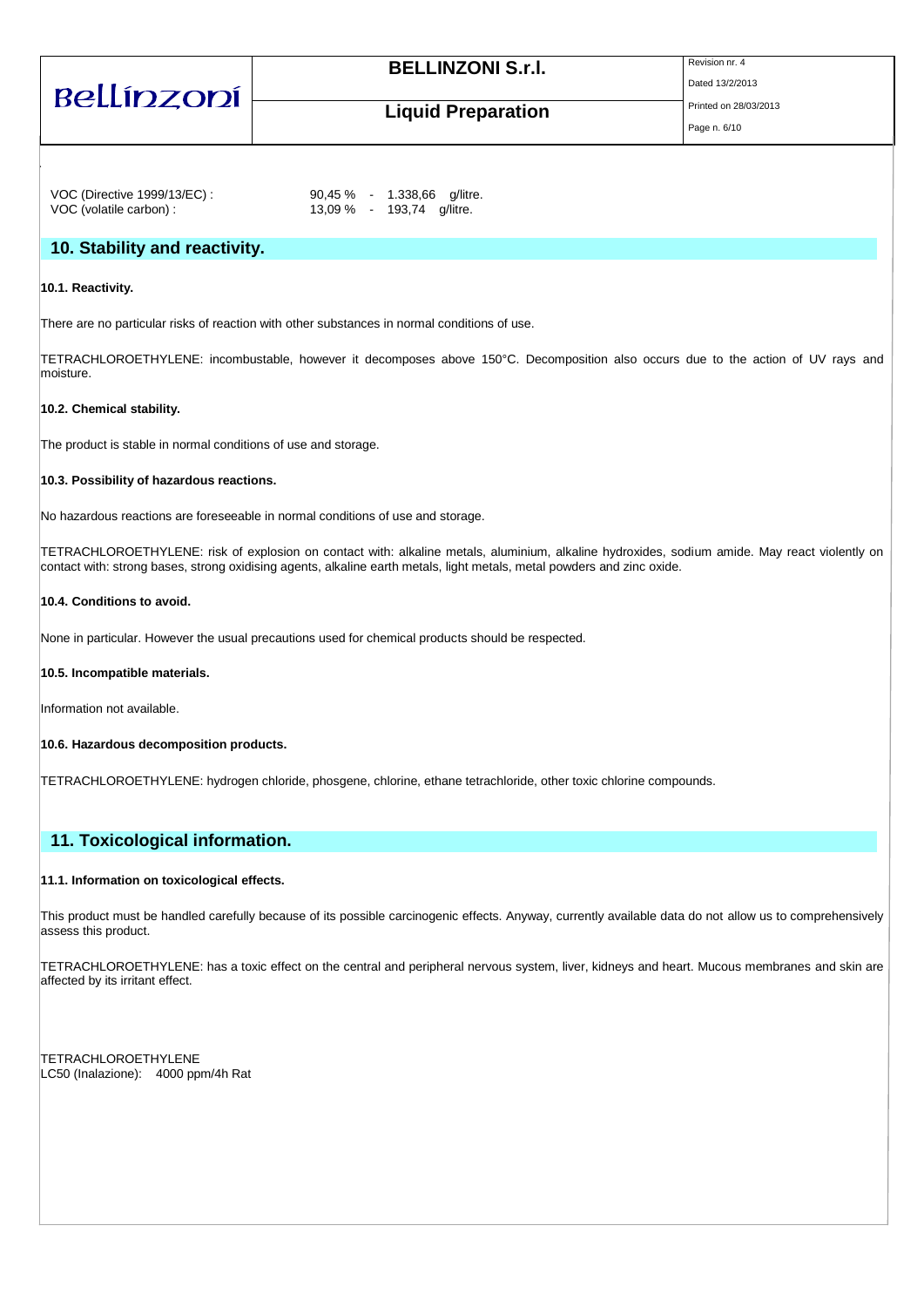# Bellínzoní

# **BELLINZONI S.r.I.** Revision nr. 4

Dated 13/2/2013

# **Liquid Preparation**

# **12. Ecological information.**

This product is dangerous for the environment and is toxic for aquatic organisms. In the long term, it may even have negative effects on acquatic environment. **12.1. Toxicity.**

TETRACHLOROETHYLENE

EC50 (48h): 18 mg/l/48h Daphnia magna

#### **12.2. Persistence and degradability.**

TETRACHLOROETHYLENE:not easily biodegradable. **12.3. Bioaccumulative potential.**

TETRACHLOROETHYLENE: low bioaccumulation potential (log Ko/w>3). **12.4. Mobility in soil.**

TETRACHLOROETHYLENE: slightly mobile in soil. **12.5. Results of PBT and vPvB assessment.**

On the basis of available data, the product does not contain any PBT or vPvB in percentage greater than 0,1%. **12.6. Other adverse effects.**

Information not available.

### **13. Disposal considerations.**

#### **13.1. Waste treatment methods.**

Reuse, when possible. Product residues should be considered special hazardous waste. The hazard level of waste containing this product should be evaluated according to applicable regulations.

Disposal must be performed through an authorised waste management firm, in compliance with national and local regulations. CONTAMINATED PACKAGING

Contaminated packaging must be recovered or disposed of in compliance with national waste management regulations.

### **14. Transport information.**

These goods must be transported by vehicles authorized to the carriage of dangerous goods according to the provisions set out in the current edition of the Code of International Carriage of Dangerous Goods by Road (ADR) and in all the applicable national regulations.These goods must be packed in their original packagings or in packagings made of materials resistant to their content and not reacting dangerously with it. People loading and unloading dangerous goods must be trained on all the risks deriving from these substances and on all actions that must be taken in case of emergency situations.

|              | Road and rail transport: |                      |     |      |
|--------------|--------------------------|----------------------|-----|------|
| $\mathbb{Z}$ | ADR/RID Class:           | 6.1                  | UN: | 1897 |
| $\sqrt{2}$   | Packing Group:           | Ш                    |     |      |
|              | Label:                   | 6.1                  |     |      |
|              | Nr. Kemler:              | 60                   |     |      |
|              | Limited Quantity.        | 5 L                  |     |      |
|              | Tunnel restriction code. | (E)                  |     |      |
|              | Proper Shipping Name:    | Tetrachloroethylene. |     |      |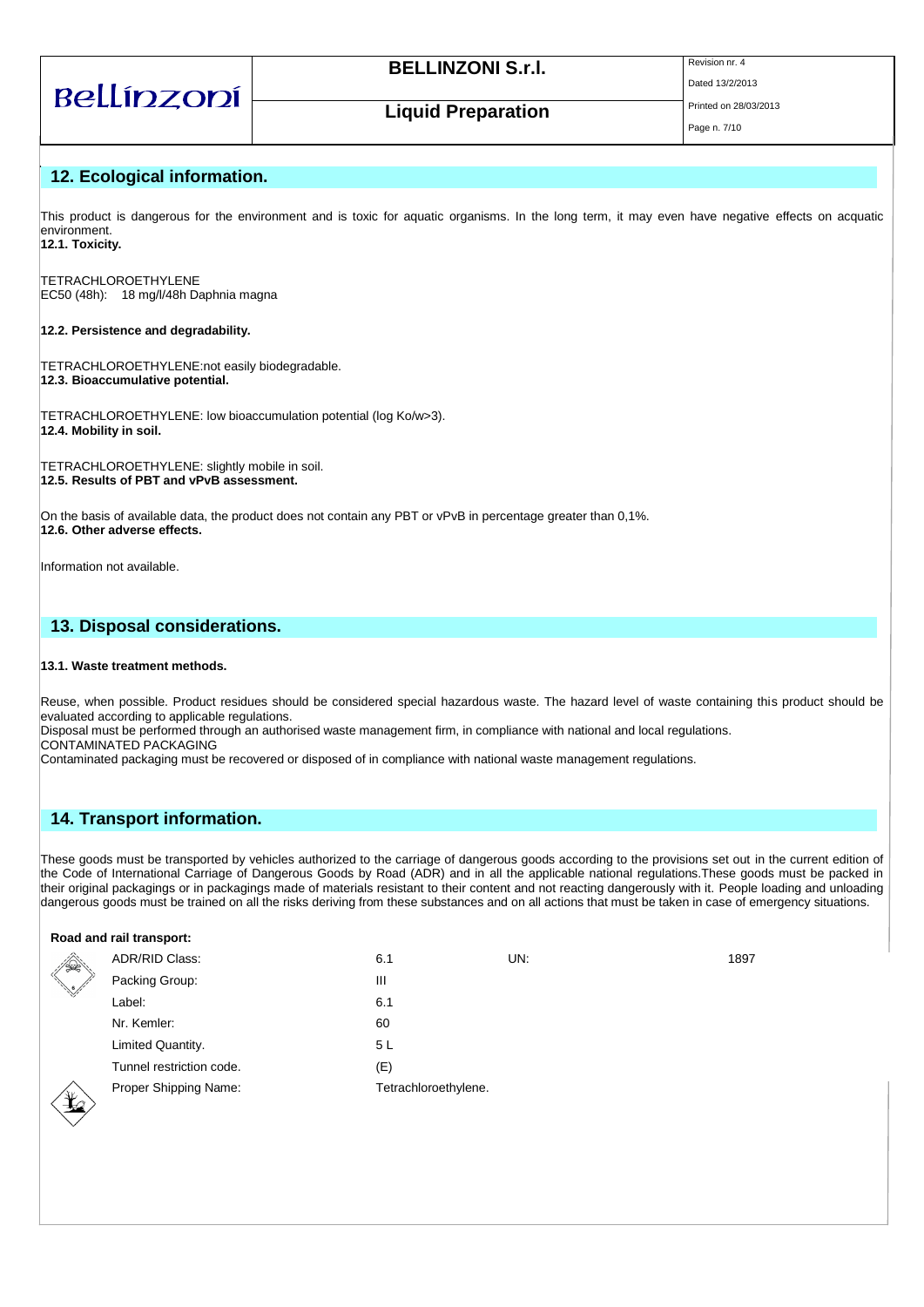|                      |                                                                                     |   |                           | <b>BELLINZONI S.r.I.</b>                                                                                        | Revision nr. 4<br>Dated 13/2/2013                                                                                                                       |
|----------------------|-------------------------------------------------------------------------------------|---|---------------------------|-----------------------------------------------------------------------------------------------------------------|---------------------------------------------------------------------------------------------------------------------------------------------------------|
|                      | Bellínzoní                                                                          |   | <b>Liquid Preparation</b> |                                                                                                                 | Printed on 28/03/2013                                                                                                                                   |
|                      |                                                                                     |   |                           |                                                                                                                 | Page n. 8/10                                                                                                                                            |
|                      | Carriage by sea (shipping):                                                         |   |                           |                                                                                                                 |                                                                                                                                                         |
|                      | IMO Class:                                                                          |   | 6.1                       | UN:                                                                                                             | 1897                                                                                                                                                    |
|                      | Packing Group:                                                                      |   | Ш                         |                                                                                                                 |                                                                                                                                                         |
|                      | Label:                                                                              |   | 6.1                       |                                                                                                                 |                                                                                                                                                         |
|                      | EMS:                                                                                |   | F-A, S-A                  |                                                                                                                 |                                                                                                                                                         |
|                      | Marine Pollutant.                                                                   |   | <b>YES</b>                |                                                                                                                 |                                                                                                                                                         |
|                      | Proper Shipping Name:                                                               |   |                           | TETRACHLOROETHYLENE SOLUTION                                                                                    |                                                                                                                                                         |
| Transport by air:    |                                                                                     |   |                           |                                                                                                                 |                                                                                                                                                         |
|                      | IATA:                                                                               |   | 6.1                       | UN:                                                                                                             | 1897                                                                                                                                                    |
|                      | Packing Group:                                                                      |   | Ш                         |                                                                                                                 |                                                                                                                                                         |
|                      | Label:                                                                              |   | 6.1                       |                                                                                                                 |                                                                                                                                                         |
|                      | Cargo:                                                                              |   |                           |                                                                                                                 |                                                                                                                                                         |
|                      | Packaging instructions:                                                             |   | 663                       | Maximum quantity:                                                                                               | 220 L                                                                                                                                                   |
|                      | Pass.:                                                                              |   |                           |                                                                                                                 |                                                                                                                                                         |
|                      | Packaging instructions:                                                             |   | 655                       | Maximum quantity:                                                                                               | 60L                                                                                                                                                     |
|                      | 15. Regulatory information.                                                         |   |                           |                                                                                                                 |                                                                                                                                                         |
|                      |                                                                                     |   |                           |                                                                                                                 |                                                                                                                                                         |
|                      |                                                                                     |   |                           | 15.1. Safety, health and environmental regulations/legislation specific for the substance or mixture.           |                                                                                                                                                         |
|                      |                                                                                     |   |                           | Restrictions relating to the product or contained substances pursuant to Annex XVII to EC Regulation 1907/2006. |                                                                                                                                                         |
| Product.<br>Point.   |                                                                                     | 3 |                           |                                                                                                                 |                                                                                                                                                         |
|                      | Substances in Candidate List (Art. 59 REACH).                                       |   |                           |                                                                                                                 |                                                                                                                                                         |
| None.                |                                                                                     |   |                           |                                                                                                                 |                                                                                                                                                         |
|                      | Substances subject to authorisarion (Annex XIV REACH).                              |   |                           |                                                                                                                 |                                                                                                                                                         |
| None.                |                                                                                     |   |                           |                                                                                                                 |                                                                                                                                                         |
|                      | Substances subject to exportation reporting pursuant to (EC) Reg. 689/2008:         |   |                           |                                                                                                                 |                                                                                                                                                         |
| None.                |                                                                                     |   |                           |                                                                                                                 |                                                                                                                                                         |
|                      | Substances subject to the Rotterdam Convention:                                     |   |                           |                                                                                                                 |                                                                                                                                                         |
| None.                |                                                                                     |   |                           |                                                                                                                 |                                                                                                                                                         |
|                      | Substances subject to the Stockholm Convention:                                     |   |                           |                                                                                                                 |                                                                                                                                                         |
| None.                |                                                                                     |   |                           |                                                                                                                 |                                                                                                                                                         |
| Healthcare controls. |                                                                                     |   |                           |                                                                                                                 |                                                                                                                                                         |
|                      | workers' health and safety are modest and that the 98/24/EC directive is respected. |   |                           |                                                                                                                 | Workers exposed to this chemical agent must not undergo health checks, provided that available risk-assessment data prove that the risks related to the |
|                      |                                                                                     |   |                           |                                                                                                                 |                                                                                                                                                         |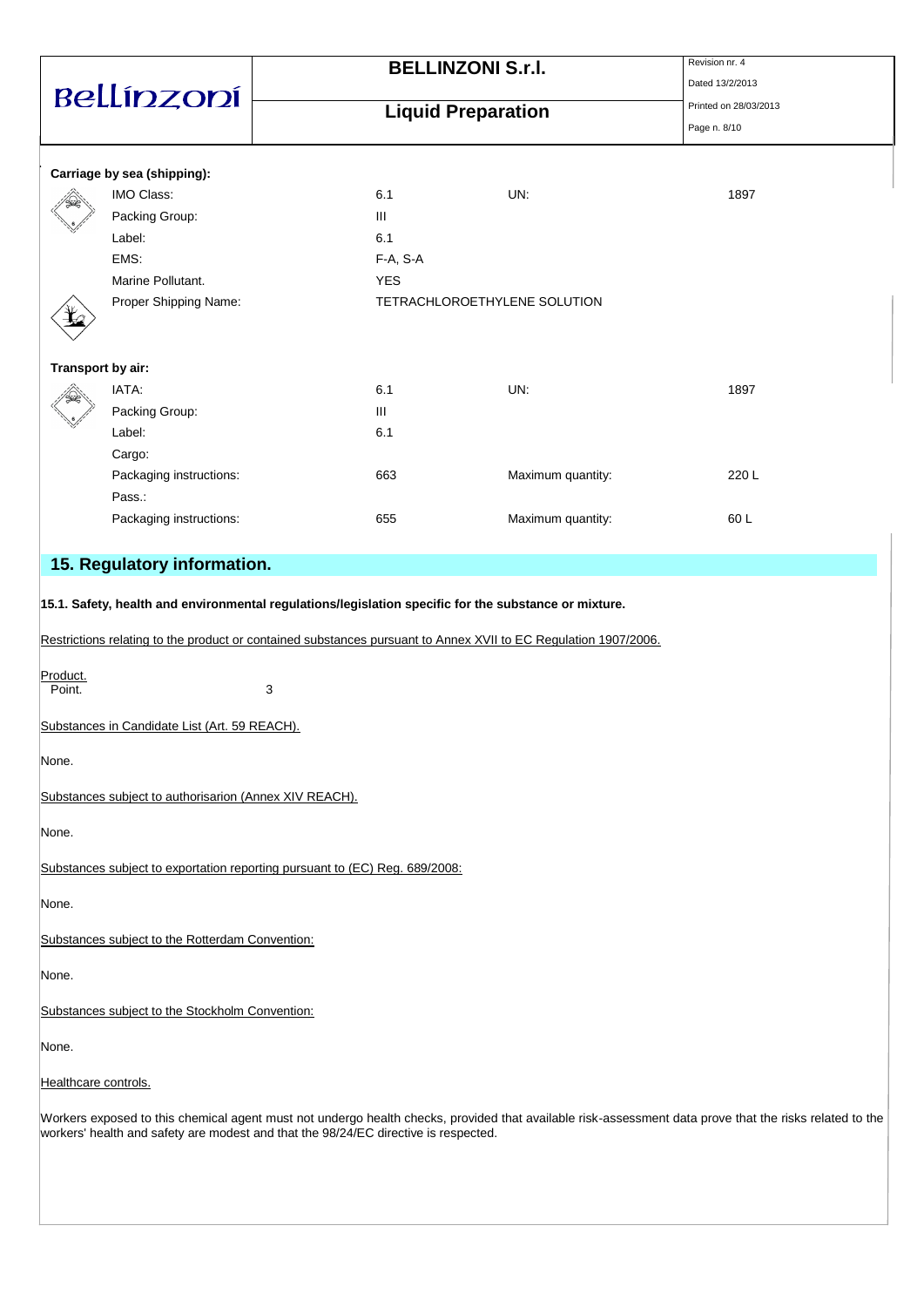| Bellínzoní |  |  |
|------------|--|--|
|            |  |  |

Dated 13/2/2013

**Liquid Preparation** 

#### **15.2. Chemical safety assessment.**

No chemical safety assessment has been processed for the mixture and the substances it contains.

### **16. Other information.**

Text of hazard (H) indications mentioned in section 2-3 of the sheet:

| Carc. 2                  | Carcinogenicity, category 2                                                                                                                                                   |
|--------------------------|-------------------------------------------------------------------------------------------------------------------------------------------------------------------------------|
| Skin Irrit. 2            | Skin irritation, category 2                                                                                                                                                   |
| Skin Sens. 1             | Respiratory / skin sensitization, category 1                                                                                                                                  |
| <b>Aquatic Chronic 2</b> | Hazardous to the aquatic environment, chronic toxicity, category 2                                                                                                            |
| H <sub>351</sub>         | Suspected of causing cancer <state conclusively="" exposure="" if="" is="" it="" of="" proven="" route="" that<br="">no other routs of exposure cause the hazard&gt;.</state> |
| H315                     | Causes skin irritation.                                                                                                                                                       |
| H317                     | May cause an allergic skin reaction.                                                                                                                                          |
| H411                     | Toxic to aquatic life with long lasting effects.                                                                                                                              |

Text of risk (R) phrases mentioned in section 2-3 of the sheet:

| <b>R40</b> | LIMITED EVIDENCE OF A CARCINOGENIC EFFECT.                                                     |
|------------|------------------------------------------------------------------------------------------------|
| R51/53     | TOXIC TO AQUATIC ORGANISMS. MAY CAUSE LONG-TERM ADVERSE<br>EFFECTS IN THE AQUATIC ENVIRONMENT. |

#### LEGEND:

- ADR: European Agreement concerning the carriage of Dangerous goods by Road
- CAS NUMBER: Chemical Abstract Service Number
- CE50: Effective concentration (required to induce a 50% effect)
- CE NUMBER: Identifier in ESIS (European archive of existing substances)
- CLP: EC Regulation 1272/2008
- DNEL: Derived No Effect Level
- EmS: Emergency Schedule
- GHS: Globally Harmonized System of classification and labeling of chemicals
- IATA DGR: International Air Transport Association Dangerous Goods Regulation
- IC50: Immobilization Concentration 50%
- IMDG: International Maritime Code for dangerous goods
- IMO: International Maritime Organization
- INDEX NUMBER: Identifier in Annex VI of CLP
- LC50: Lethal Concentration 50%
- LD50: Lethal dose 50%
- OEL: Occupational Exposure Level
- PBT: Persistent bioaccumulative and toxic as Reach Regulation
- PEC: Predicted environmental Concentration
- PEL: Predicted exposure level
- PNEC: Predicted no effect concentration
- REACH: EC Regulation 1907/2006
- RID: Regulation concerning the international transport of dangerous goods by train
- TLV: Threshold Limit Value
- TWA STEL: Short-term exposure limit
- TWA: Time-weighted average exposure limit
- VOC: Volatile organic Compounds
- vPvB: Very Persistent and very Bioaccumulative as for REACH Regulation.

GENERAL BIBLIOGRAPHY

1. Directive 1999/45/EC and following amendments